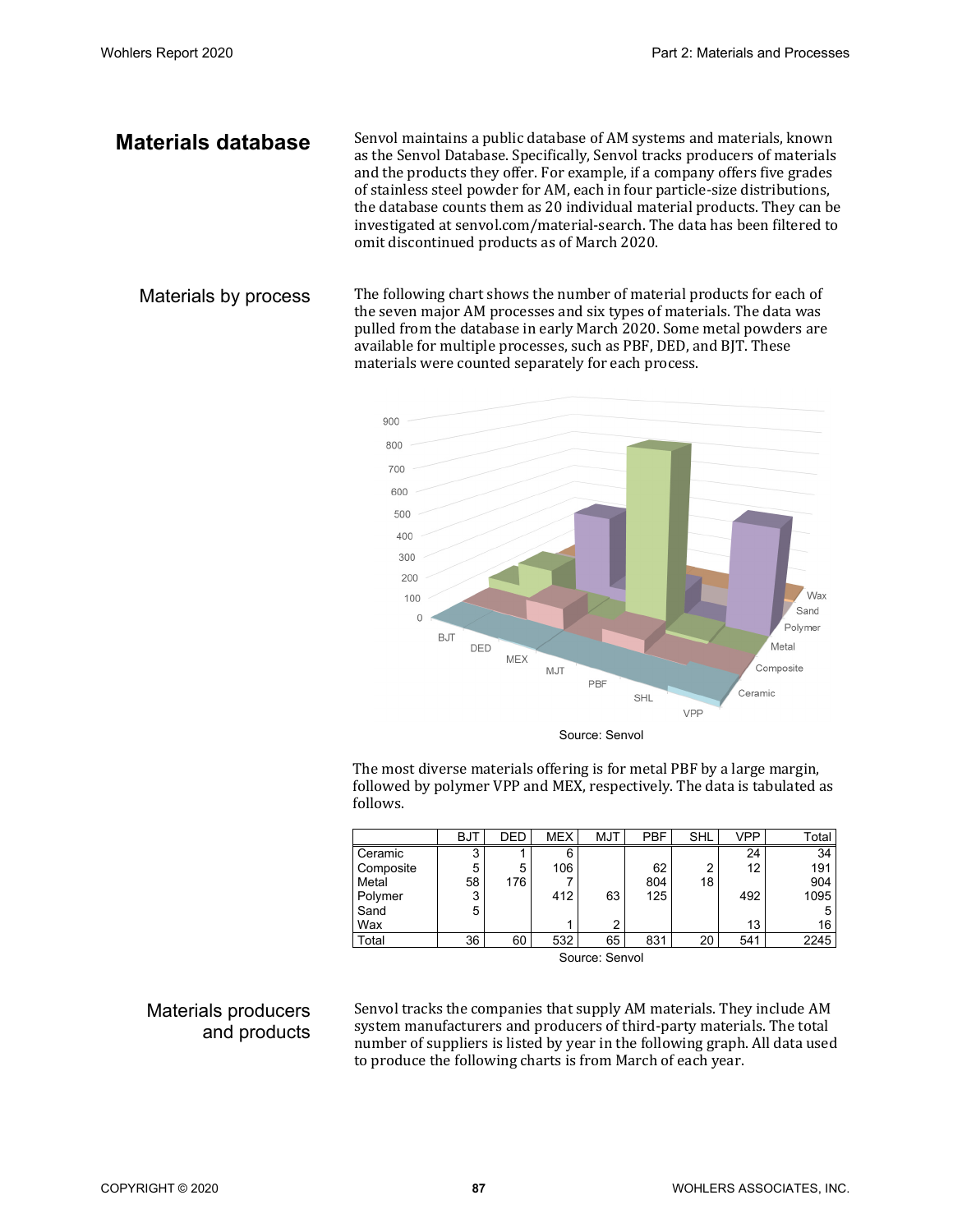

The number of material suppliers more than doubled from 2017 to 2019, though growth slowed some in 2020.

The following chart shows the number of commercially available material products by type.



Most AM materials are polymers and metals, with composites growing into a notable portion. Ceramic, sand, and wax represent specialized applications and systems, and are only available from a narrow selection of suppliers. The following shows this data in tabulated form.

|                | 2017 | 2018 | 2019 | 2020 |  |
|----------------|------|------|------|------|--|
| Ceramic        | 14   | 24   | 29   | 34   |  |
| Composite      | 64   | 112  | 144  | 191  |  |
| Metal          | 392  | 523  | 796  | 904  |  |
| Polymer        | 385  | 524  | 802  | 1095 |  |
| Sand           | 9    | 5    | 5    | 5    |  |
| Wax            | 20   | 16   | 16   | 17   |  |
| Source: Senvol |      |      |      |      |  |

The following chart shows metal products available for AM for the past four years. They include filaments, powders, sheets, and wire stock for metal AM processes.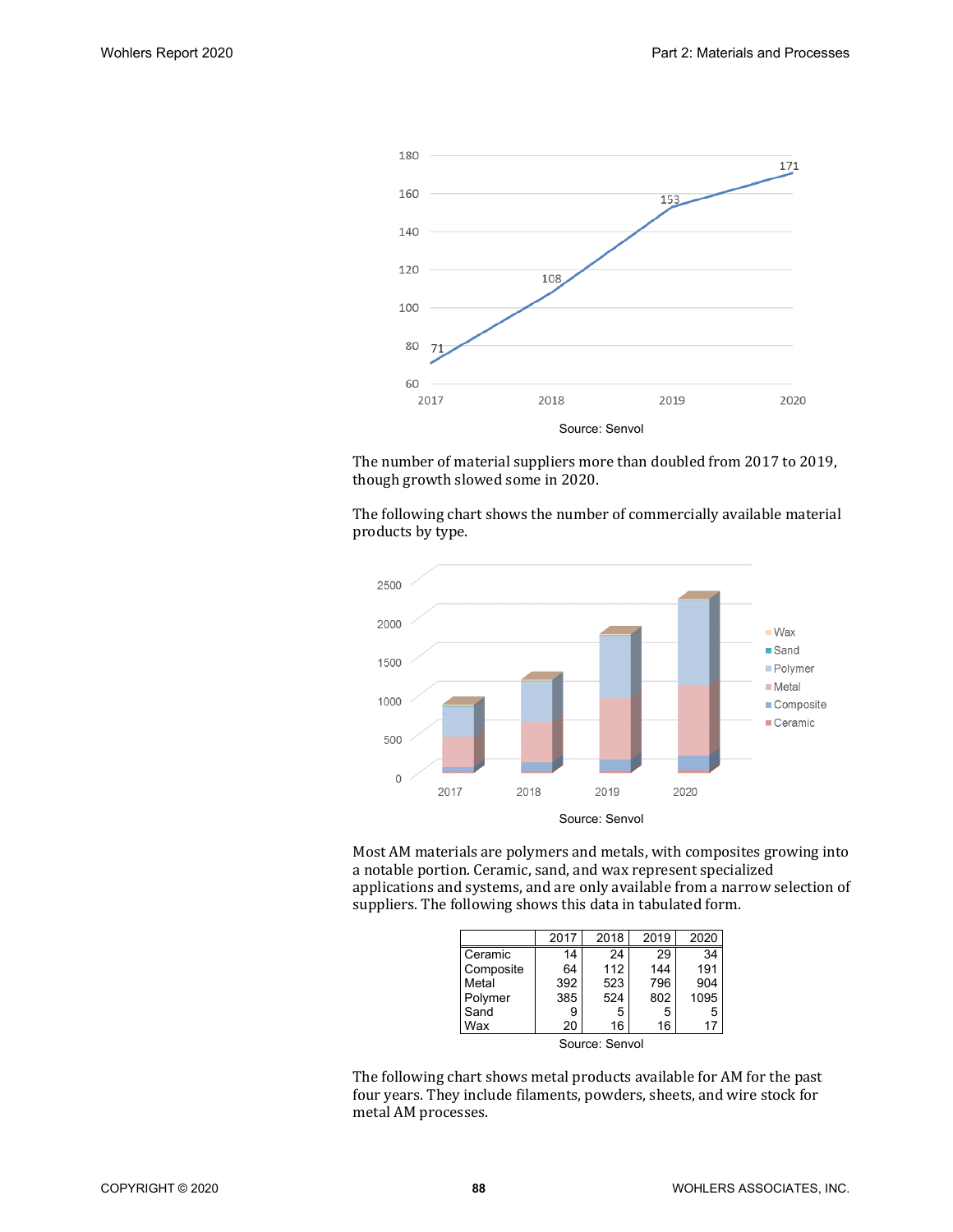

Nickel, steel, and titanium products have led the metals market by a large margin, although aluminum products are growing. The "Other" category includes iron, precious metals, and refractory metals. Applications for these metals are increasing, but the materials are available from a limited number of suppliers. Corresponding data from the previous chart is presented in the following table.

|               | 2017 | 2018 | 2019 | 2020 |
|---------------|------|------|------|------|
| Aluminum      | 43   | 65   | 95   | 105  |
| Cobalt        | 40   | 40   | 56   | 64   |
| Copper        |      | 10   | 26   | 28   |
| <b>Nickel</b> | 92   | 113  | 168  | 197  |
| Steel         | 90   | 136  | 210  | 240  |
| Titanium      | 93   | 113  | 171  | 185  |
| Other         | 27   | 46   | 70   | 85   |

Source: Senvol

The following chart shows growth trends in thermoplastic products for AM. They are mainly polymers used in MEX and PBF systems.



Polyamide (PA) products dominate the thermoplastics market due to the increasing volumes of PBF machines that use these powders. They include many grades of PA, such as PA6, PA11, and PA12, with PA12 being the most common, by far.